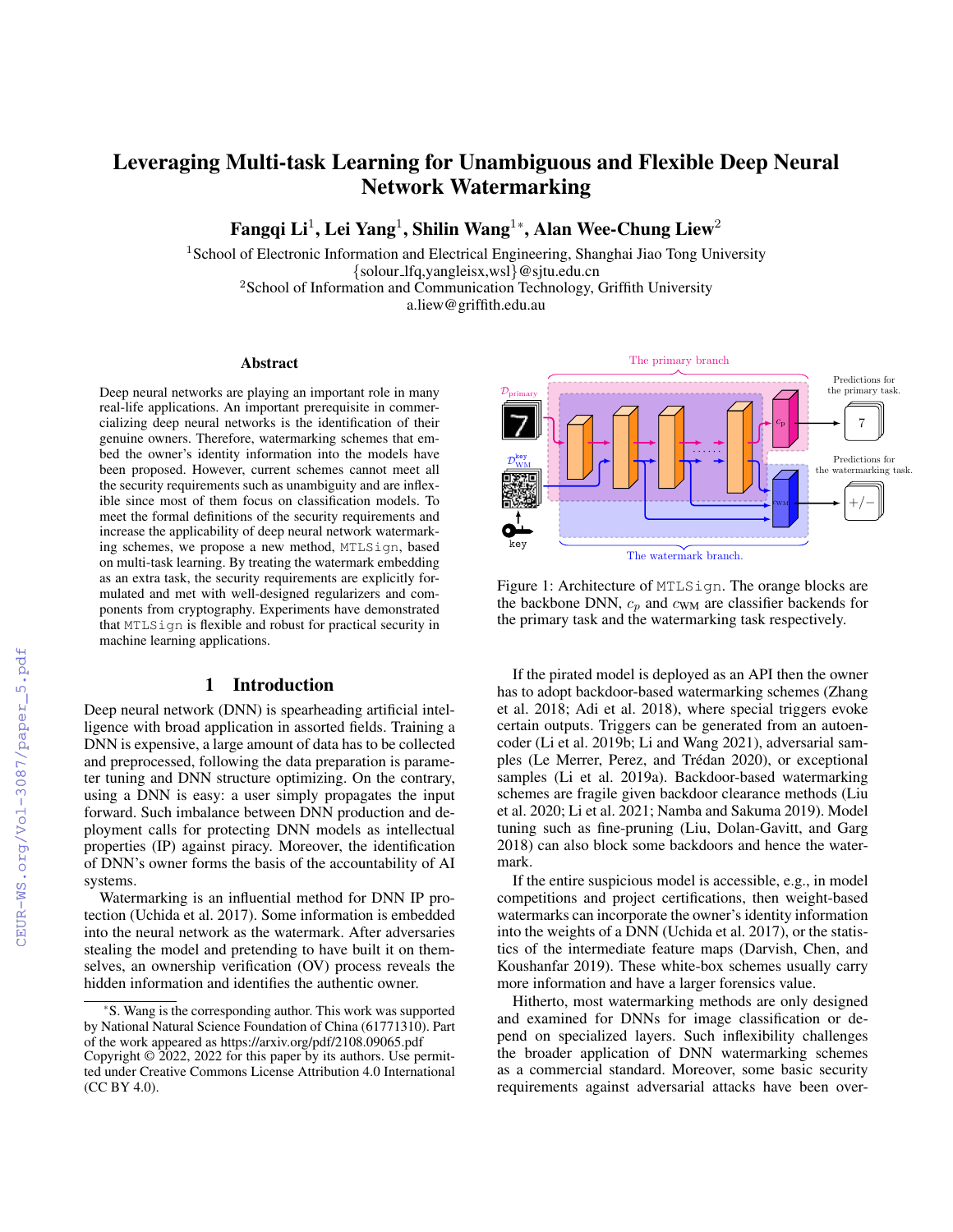looked. The robustness of watermarks against new adaptive attacks such as the spoil attack (Li, Wang, and Liew 2021) also requires more attention.

To overcome these difficulties, we propose a new whitebox DNN watermarking scheme based on multi-task learning (MTL) (Sener and Koltun 2018), MTLSign, as shown in Fig. 1. By modeling the watermark embedding procedure as an extra task, security requirements are satisfied with well-designed regularizers. This extra task has an independent backend classifier, hence it can verify the ownership of arbitrary models. Cryptological primitives are adopted to instantiate the watermarking task, making MTLSign provably secure against the ambiguity attack. The major contributions of our work are three-fold:

- We examine the security requirements for DNN watermark, especially the unambiguity, in a formal manner.
- A DNN watermarking scheme based on MTL is proposed. It can be applied to DNNs for tasks other than image classification, the major focus of previous works.
- Experiments show that MTLSign is more robust, flexible, and secure compared with several state-of-the-art schemes.

### 2 Security Requirements

We assume that the adversary possesses fewer data than the owner (otherwise the piracy is unnecessary), but has full knowledge of the watermarking scheme and can tune the model adaptively. The pirated deep learning model fulfils a *primary task*,  $\mathcal{T}_{\text{primary}}$ , with dataset  $\mathcal{D}_{\text{primary}}$ , data space  $\mathcal{X}$ , label space  $Y$  and a metric  $d$  on  $Y$ . We study four crucial security requirements confronting DNN IP protection.

## 2.1 Unambiguity

A DNN watermarking scheme WM composed of a key generation module Gen and embedding module Embed, it first generates a key for the owner with security parameter N:

$$
key \leftarrow Gen(1^N),
$$

then embed key into a clean model  $M_{\text{clean}}$ :

$$
(M_{\text{WM}}, \text{verify}) \leftarrow \text{Embed}(M_{\text{clean}}, \text{key}).
$$

where  $M_{WM}$  is the watermarked DNN model and verify is the (possibly publicly available) ownership verifier (Li, Wang, and Liew 2021). To accurately verify the ownership, it is necessary and sufficient that:

$$
\Pr\{\text{verify}(M_{\text{WM}}, \text{key}) = 1\} \ge 1 - \epsilon(N), \quad (1)
$$

$$
\Pr\{\text{verify}(M_{\text{WM}}, \text{key}') = 0\} \ge 1 - \epsilon(N), \quad (2)
$$

where  $\epsilon$  declines exponentially in N and key'  $\neq$  key is a random key. Claiming ownership with  $\mathrm{verify}$  and  $\mathrm{key}'$  is the *ambiguity* attack, hence Eq. (2) is defined as the *unambiguity* property, which is demonstrated in Fig. 2(a). Unambiguity has been examined for certain models as GAN (Ong et al. 2021) but its formal connection with the security parameter has not been established.

## 2.2 Functionality-preserving and covertness

The watermarked DNN should perform slightly worse than, if not as well as, the clean model. The formal definition is:

$$
\Pr_{(x,y)\sim \mathcal{T}_{\text{primary}}} \{ d(M_{\text{clean}}(x), M_{\text{WM}}(x)) \le \delta \} \approx 1,
$$

which can be examined *a posteriori*. However, it is hard to explicitly incorporate this definition into the watermarking scheme. Instead, we resort to the following definition:

$$
\forall x \in \mathcal{X}, d(M_{\text{clean}}(x), M_{\text{WM}}(x)) \le \delta. \tag{3}
$$

To meet Eq. (3), we only have to ensure that the parameters of  $M_{WM}$  do not deviate from those of  $M_{clean}$  too much. Meanwhile, such small deviation is also the requirement of covertness, i.e., the secrecy of the watermark (Ganju et al. 2018). The owner should be able to control the level of this difference. Let  $\theta$  be a parameter within WM that regulates such difference. It is desirable that in the extreme case where  $\theta$  approaches zero, the watermarked model converges to the clean model:

$$
M_{\text{WM}} \to M_{\text{clean}}
$$
, when  $\theta \to 0$ . (4)

So the owner can select the optimal level of functionality/ covertness by modifying  $\theta$ .

## 2.3 Robustness against tuning

An adversary can tune  $M$  by running backpropagation on a local dataset, pruning unnecessary neurons (NP), or pruning and fine-tuning  $M$  (FP). It is suggested that FP can efficiently eliminate backdoors from image classification models and watermarks within (Liu, Dolan-Gavitt, and Garg 2018). After being tuned on the adversary's dataset  $\mathcal{D}_{\text{adversary}}$ , the model's parameters shift and the verification of the watermark might fail. Let  $M' \xleftarrow{D_{\text{adversary}}} M_{\text{WM}}$  denotes a model  $M'$  obtained by tuning  $M_{WM}$  with  $\mathcal{D}_{adversary}$ . As shown in Fig. 2(b), a watermarking scheme is robust against tuning if:

$$
\Pr\{\text{verify}(M', \text{key}) = 1\} \ge 1 - \epsilon(N). \tag{5}
$$

To meet (5), the owner has to make verify( $\cdot$ , key) insensitive to tuning in the neighbour of  $M_{WM}$ .

#### 2.4 Flexibility

Many white-box DNN watermarking schemes rely on extra modules as passport layers or specialized network architectures (Fan et al. 2021). Therefore, they cannot be readily applied to arbitrary DNN models. To ensure generalization, it is desirable that the watermarking scheme does not depend on specific modules incorporated within the DNN or explicitly modify the product's structure.

A comprehensive summary of established watermarking schemes judged according to the enumerated security requirements is given in Table 1.

Remark Apart from these major requirements, there are secondary security demands such as the security against overwriting and declaration attack as shown in Fig. 2(c), removal, privacy concerns, etc. We save the examinations and discussions on these demands to the empirical studies.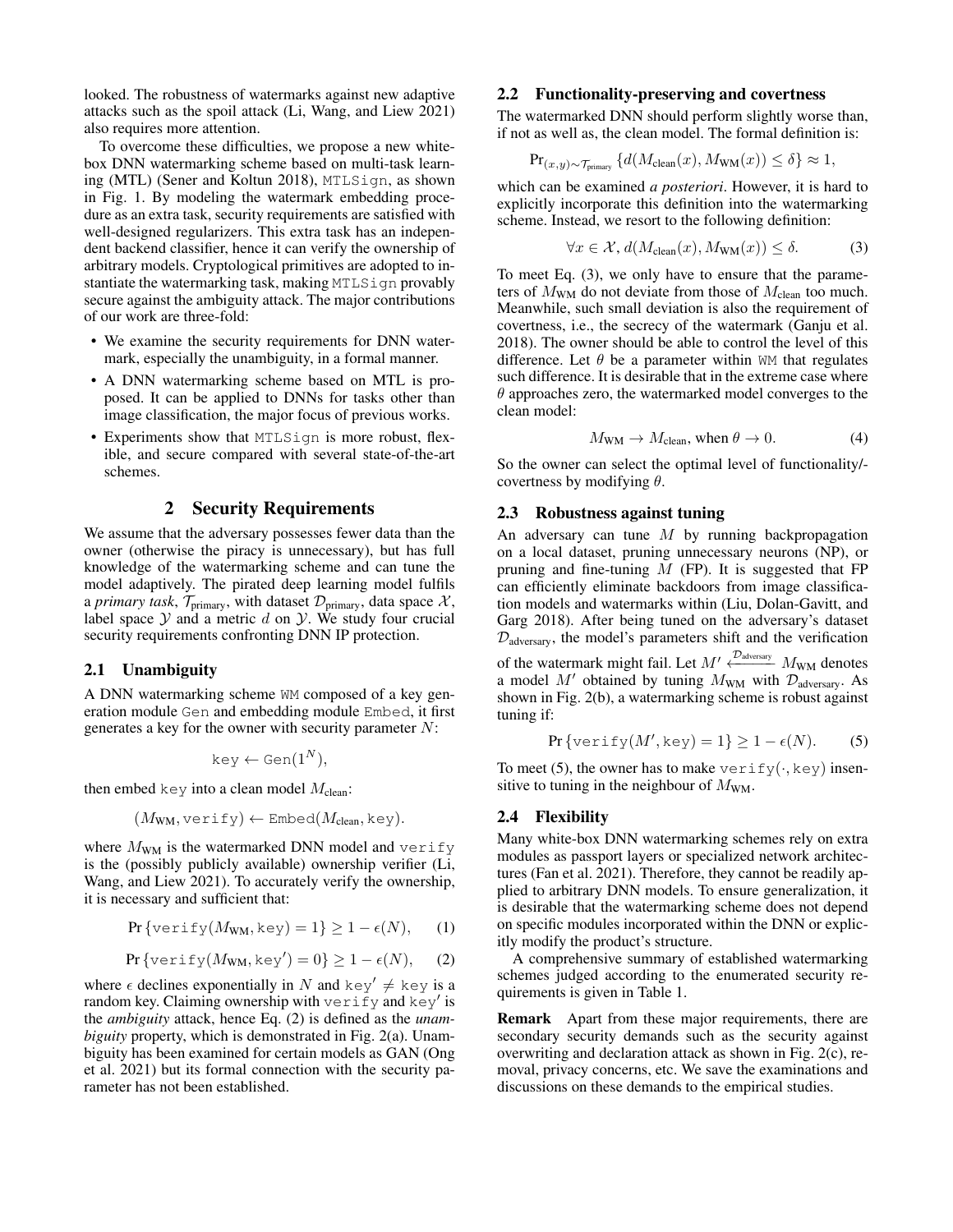

Figure 2: Some security requirements and threats in DNN IP protection.

Table 1: Security requirements and established watermarking schemes.

| <b>Scheme</b>                        | <b>Type</b> | <b>Unambiguity</b> | <b>Functionality-</b><br>preserving | <b>Robustness</b><br>against tuning | <b>Flexibility</b> |
|--------------------------------------|-------------|--------------------|-------------------------------------|-------------------------------------|--------------------|
| (Uchida et al. 2017)                 | White-box   | $\times$           |                                     |                                     |                    |
| (Darvish, Chen, and Koushanfar 2019) | White-box   |                    |                                     |                                     | ×                  |
| (Li et al. 2019a)                    | Black-box   |                    |                                     |                                     | $\times$           |
| (Zhu et al. 2020)                    | Black-box   |                    |                                     |                                     | $\times$           |
| (Guan et al. 2020)                   | White-box   |                    |                                     |                                     | ×                  |
| (Le Merrer, Perez, and Trédan 2020)  | Black-box   | $\times$           |                                     |                                     |                    |
| (Ong et al. 2021)                    | Black-box   |                    |                                     |                                     | ×                  |
| (Fan et al. 2021)                    | Black-box   |                    |                                     |                                     | X                  |
| (Liu, Weng, and Zhu 2021)            | White-box   | $\times$           |                                     |                                     |                    |
| Ours.                                | White-box   |                    |                                     |                                     |                    |

## 3 The Proposed Method

#### 3.1 Motivation

We leverage multi-task learning to design a white-box watermarking framework for DNN IP protection. The watermark embedding is modeled as an additional task  $\mathcal{T}_{WM}$ . A classifier for  $\mathcal{T}_{WM}$  is built independent to the backend for  $\mathcal{T}_{primary}$ , so common tunings such as fine-tune last layer (FTLL) or re-train last layers (RTLL) (Adi et al. 2018) have no impact on our watermark. After training and watermark embedding, only the network structure for  $\mathcal{T}_{\textrm{primary}}$  is published.

Under this formulation, the functionality-preserving property and the security against tuning can be formally addressed. A decently designed  $\mathcal{T}_{WM}$  ensures the security against ambiguity attacks as well, making MTLSign a secure and flexible option for DNN IP protection. To better handle the forensic difficulties involving watermark redeclaration, we adopt a decentralized consensus protocol to authorize the time-stamp correlated with the watermarks.

#### 3.2 The watermarking scheme **MTLSign**

The structure of the watermarking scheme MTLSign is illustrated in Fig. 1. The entire network consists of the backbone network and two independent backends:  $c_p$  and  $c_{WM}$ . The published watermarked model  $M_{WM}$  is the backbone followed by  $c_p$  and  $f_{WM}$  is the *watermarking branch* in which  $c_{WM}$  takes the output of different layers from the backbone as its input.  $c_{WM}$  monitors the outputs of different layers of the backbone network, so it is harder to invalidate the watermark completely compared with passportlayer based schemes.

To produce a watermarked model, the owner should:

- 1. Generate N samples  $\mathcal{D}_{WM}^{key} = \{x_i, y_i\}_{i=1}^N$  using a pseudorandom algorithm with key as the seed.
- 2. Optimize the DNN to jointly minimize the loss on  $\mathcal{D}_{WM}^{\text{key}}$ and  $\mathcal{D}_{\text{primary}}$ . During the optimization, a series of regularizers are designed to meet the security requirements enumerated in Section 2.
- 3. Publishes  $M_{\text{WM}}$ .

To prove its ownership over a model  $M$  to a third-party *customer*, the owner and the customer conduct the followings:

- 1. The owner submits  $M$ ,  $c_{WM}$  and key.
- 2. The customer checks whether  $c_{WM}$  is consistent with M's architecture.
- 3. The customer generates  $\mathcal{D}_{WM}^{key}$  from key and combines  $c_{WM}$  with M's backbone to reproduce  $f_{WM}$ .
- 4. If  $f_{WM}$  statistically fits  $\mathcal{D}_{WM}^{\text{key}}$  then the customer confirms the owner's ownership over M.

The implementation of  $\mathcal{T}_{WM}$  The watermark task  $\mathcal{T}_{WM}$ is instantiated as a binary classification. To generate  $\mathcal{D}_{WM}^{key}$ , key is used as the seed of a pseudo-random generator (e.g., a stream cipher) to generate  $\pi^{\text{key}}$ , a sequence of N different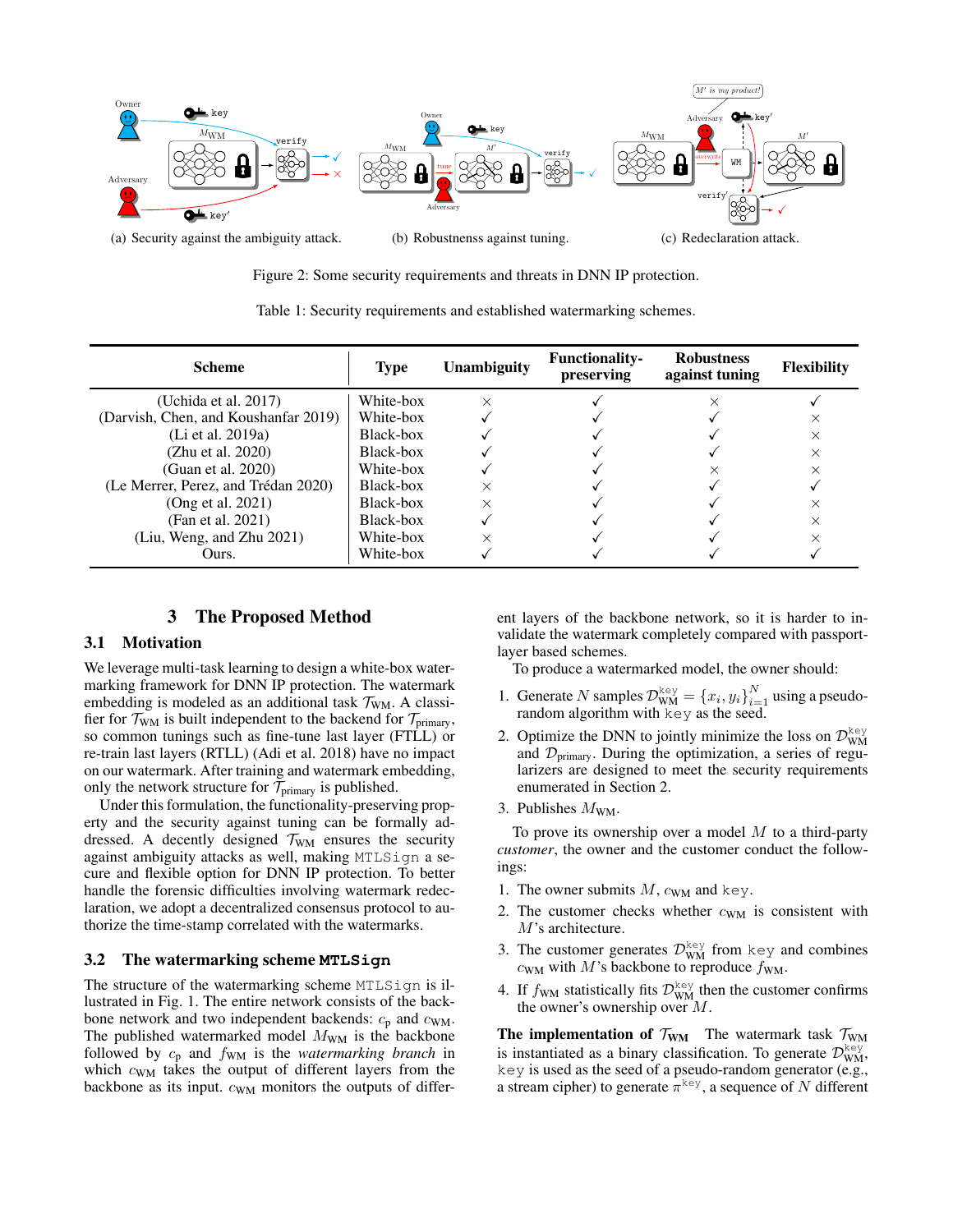integers from  $[0, \dots, 2^m - 1]$ , and a binary string  $1^{key}$  of length N, where  $m = 3 \lceil \log_2(N) \rceil$ .

For each type of data space  $X$ , a deterministic and injective function is adopted to map each integer in  $\pi^{\text{key}}$  into an element in  $X$ . For example, when X is the image domain, the mapping could be the QRcode encoder. When  $\mathcal X$  is the sequence of words in English, the mapping could map an integer  $n$  into the  $n$ -th word of the dictionary. Without loss of generality, let  $\pi^{\text{key}}[i]$  denote the mapped data from the *i*-th integer in  $\pi^{\text{key}}$ . Both the pseudo-random generator and the functions that map integers into specialized data space are accessible for all parties. Now we set:

$$
\mathcal{D}_{\text{WM}}^{\text{key}} = \left\{ \left( \pi^{\text{key}}_m[i], \mathbf{1}^{\text{key}}[i] \right) \right\}_{i=1}^N,
$$

where  $1^{key}[i]$  is the *i*-th bit of  $1^{key}$ . The security requirements raised in Section 2 are merged into MTLSign as the analysis below.

**Unambiguity** To justify the ownership of a model  $M$  to a owner with key given  $c_{WM}$ , verify operates as Algo. 1.

Algorithm 1:  $\text{verify}(\cdot, \cdot|c_{\text{WM}}, \gamma)$ 

**Require:**  $M$ , key.

- Ensure: The verification of M's ownership.
- 1: Build the watermarking branch f from M and  $c_{WM}$ ;
- 2: Generate  $\mathcal{D}_{WM}^{key}$  from key;
- 3: If f correctly classifies at least  $\gamma \cdot N$  terms within  $\mathcal{D}_{WM}^{\text{key}}$
- 4: Then return 1.
- 5: Else return 0.

If  $M = M_{WM}$  then M has been trained to minimize the binary classification loss on  $\mathcal{T}_{WM}$ , hence the test is likely to succeed, this justifies the correctness requirement in (1). For an arbitrary  $key' \neq key$ , the induced watermark training data  $\mathcal{D}_{WM}^{key}$  and  $\mathcal{D}_{WM}^{key}$  can hardly overlap. It can be proven that if  $m \ge \log_2(N^3)$  and  $\gamma$  is selected to be significantly higher than  $\frac{1}{2}$  then the probability of a successful ambiguity attack declines exponentially with  $N$ , details are given in Appendix A. This justifies the unambiguity condition (2).

The functionality-preserving regularizer Denote the trainable parameters of the DNN model by W. The optimization target for  $\mathcal{T}_{\text{primary}}$  takes the form:

$$
\mathcal{L}_0(\mathbf{W}|\mathcal{D}_{\text{primary}}) = \sum_{(x,y)\in\mathcal{D}_{\text{primary}}} l\left(M_{\text{WM}}^{\mathbf{W}}(x), y\right) + \lambda_0 \cdot u(\mathbf{W}),\tag{6}
$$

where  $l(\cdot, \cdot)$  is the loss defined by  $\mathcal{T}_{\text{primary}}$  and  $u(\cdot)$  is a regularizer reflecting the prior knowledge on W.

Since  $\mathcal{D}_{WM}$  is much smaller than  $\mathcal{D}_{primary}$ ,  $\mathcal{T}_{WM}$  might not converge properly when being learned simultaneously with  $\mathcal{T}_{\text{primary}}$ . Hence we first optimize W w.r.t. the loss on the primary task (6) to obtain  $M_{clean}$  with parameter  $W_0$  = arg min $_{\mathbf{W}}\{\mathcal{L}_0(\mathbf{W}, \mathcal{D}_{\text{primary}})\}.$ 

Then the model is tuned for  $\mathcal{T}_{WM}$  by minimizing:

$$
\mathcal{L}_1(\mathbf{W}|\mathcal{D}_{\text{primary}}, \mathcal{D}_{\text{WM}}^{\text{key}}) = \sum_{(x,y)\in\mathcal{D}_{\text{WM}}^{\text{key}}} l_{\text{WM}}(f_{\text{WM}}^{\mathbf{W}}(x), y) + \lambda_1 \cdot R_{\text{func}}(\mathbf{W}),
$$
\n(7)

where  $l_{WM}(\cdot, \cdot)$  is the cross entropy loss, and

$$
R_{\text{func}}(\mathbf{W}) = \|\mathbf{W} - \mathbf{W}_0\|_2^2.
$$
 (8)

The regularizer  $R_{func}$  in (8) confines W in the neighbour of  $W_0$ . Then the continuity of  $M_{WM}$  as a function of W ensures the functionality-preserving property defined in (3).

**Remark on covertness** Note that  $\lambda_1 = \theta^{-1}$  regarding Eq. (4) regulates the parameter deviation of  $M_{\text{WM}}$  from  $M_{\text{clean}}$ . If the owner adopts a large  $\lambda_1$  then it obtains a high level of covertness. Meanwhile, a smaller  $\lambda_1$  trades covertness for faster convergence of the watermarking task.

The tuning regularizer To be robust against adversarial tuning, it is sufficient to make  $c_{WM}$  robust against tuning according to the definition in (5). We assume that  $\mathcal{D}_{\text{adversary}}$ shares a similar distribution as  $\mathcal{D}_{\text{primary}}$ . Otherwise, the stolen model would not have state-of-the-art performance on the adversary's task. A subset of  $\mathcal{D}_{\text{primary}}$  is firstly sampled as an estimation of  $\mathcal{D}_{\text{adversary}}$ . Let **W** be the current configuration of the model's parameter. Tuning is tantamount to minimizing the empirical loss on  $\mathcal{D}'_{\text{primary}}$  by starting from W, which

results in the updated parameter:  $W^t \stackrel{\mathcal{D}'_{\text{primary}}}{\longleftarrow} W$ . In practice,  $W^t$  is obtained by replacing  $\mathcal{D}_{\text{primary}}$  in (6) by  $\mathcal{D}'_{\text{primary}}$  and training for a few epochs.

To achieve the security in (5), for any  $\mathcal{D}_{\text{adversary}}$  and  $(x, y) \in \mathcal{D}_{\text{WM}}^{\text{key}}$ , the parameter **W** should meet:

$$
f_{WM}^{\mathbf{W}^{\mathbf{t}}}(x) = y, \mathbf{W}^{\mathbf{t}} \xleftarrow{\mathcal{D}'_{\text{primary}}}\mathbf{W}.
$$

This condition, together with Algo. 1 implies (5).

To exert the constraint in (9) to the training process, we design a new regularizer:

$$
R_{\text{DA}}(\mathbf{W}) = \sum_{\substack{\mathcal{D}'_{\text{primary}} \\ \mathbf{W}' \leftarrow \text{primary}}} l_{\text{WM}}\left(f_{\text{WM}}^{\mathbf{W}^{\text{t}}}(x), y\right). \quad (9)
$$

Then the loss to be minimized is updated from (7) to:

$$
\mathcal{L}_2(\mathbf{W}|\mathcal{D}_{\text{primary}}, \mathcal{D}_{\text{WM}}^{\text{key}}) = \mathcal{L}_1(\mathbf{W}, \mathcal{D}_{\text{primary}}, \mathcal{D}_{\text{WM}}^{\text{key}}) + \lambda_2 \cdot R_{\text{DA}}(\mathbf{W}).
$$
 (10)

RDA defined by (9) can be understood as one kind of *data augmentation* for  $\mathcal{T}_{WM}$ . Data augmentation aims to improve the model's robustness against some specific perturbation in the input domain (Shorten and Khoshgoftaar 2019). This is usually done by adding an extra regularizer:

$$
\sum_{(x,y)\in\mathcal{D}, x'\leftarrow \frac{\text{perturb}}{x}} l\left(f^{\mathbf{W}}(x'), y\right). \tag{11}
$$

Unlike in the data domain of  $\mathcal{T}_{\text{primary}}$ , it is hard to explicitly define augmentation for  $\mathcal{T}_{WM}$  against tuning. A regularizer with the form of (11) can be derived from (9) by interchanging the order of summation. Concretely, the perturbation in the watermarking task with the form:

$$
x' \in \left[f_{\text{WM}}^{\text{W}}\right]^{-1} \left(f_{\text{WM}}^{\text{W}^{\text{t}}} \left(x\right)\right) \xleftarrow{\text{perturb}} x
$$

can increase the watermarked model's robustness against tuning.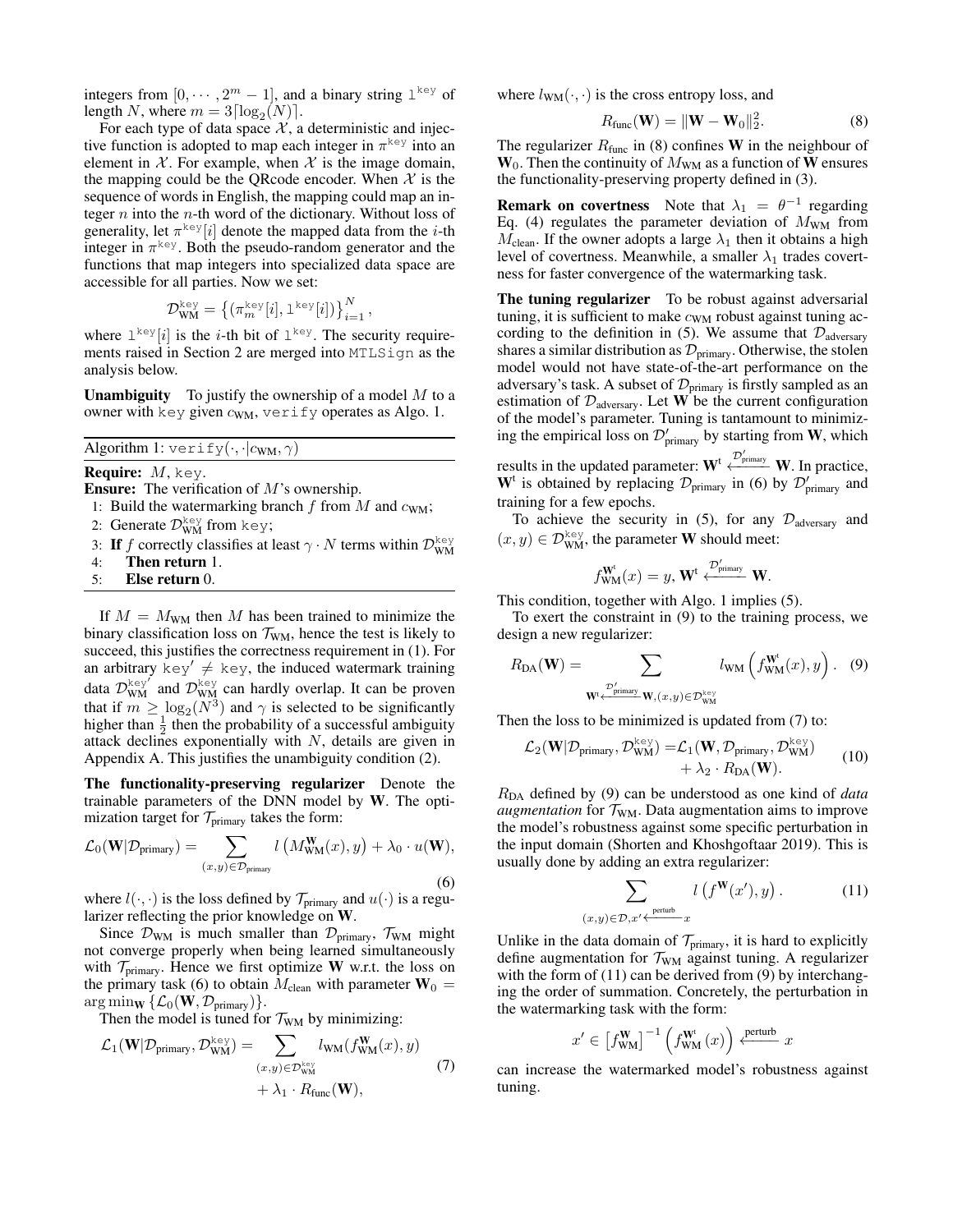#### 3.3 The ownership verification protocol

To regulate the OV process against watermark overwriting and piracy, one option is to use a trusted authorization center, which is vulnerable and expensive. Therefore, we resort to decentralized consensus protocols as Raft (Ongaro and Ousterhout 2014) or PBFT (Castro, Liskov et al. 1999), under which messages are responded to and recorded by clients within the community. By storing the necessary information into the servers of a distributed community, the watermark becomes unforgeable (Li, Wang, and Liew 2021).

To conduct an OV, the owner submits the evidence to the entire community, so each member can independently conduct the verification. The final result is obtained through voting, the process is illustrated in Fig. 3. The key generation process can be tangled with the owner's digital signature (e.g., by a CPA-encryption) so revealing key would not violate the privacy or lead to further threats.



Figure 3: OV process for a DNN.

To publish a model An owner  $\beta$  signs and broadcasts the following message to the entire community:

 $\langle \text{Published:}||\text{time}||\text{hash(key)}||\text{hash(c_{WM})}||\text{hash(info)}\rangle,$ 

where  $\parallel$  denotes string concatenation, time is the time stamp, info explains how  $c_{WM}$  connects to the backbone model, and hash is a preimage resistant hash function mapping an object into a string and is accessible for all parties. Once  $\beta$  is confirmed that the majority of clients has recorded its broadcast (e.g. when  $\beta$  receives a confirmation from the current leader under the Raft protocol), it publishes  $M_{WM}$ .

To prove the ownership over a model For model  $M, B$ signs and broadcasts the following message:

$$
\langle \text{OV:} || l_M || \text{hash}(M) || l_{\text{c}_{\text{WM}}} || \text{key} \rangle,
$$

where  $l_M$  and  $l_{c_{WM}}$  are pointers to M and  $c_{WM}$ . Upon receiving this request, any client within the consensus community can independently conduct the ownership proof. It firstly downloads the model from  $l_M$  and examines its hash. Then it downloads  $c_{WM}$  and retrieves the corresponding message from  $\beta$  by hash( $c_{WM}$ ). The last steps follow Section 3.2. After finishing the verification, this client broadcasts its result as the proof for B's ownership over the model in  $l_M$ .

Security of the OV protocol To pirate a model under this protocol, an adversary must obtain a legal key, the hash of a  $c_{WM}$ , and the correct info at earlier than the owner. This is hard since the adversary has to correctly guess the pirated DNN's architecture and embed its key into it without modifying its  $c_{WM}$ . Otherwise, such piracy can be falsified by examining the time-stamp.

### 4 Experiments and Discussions

#### 4.1 Experiment Setup

To illustrate the flexibility of MTLSign, we considered three primary tasks: image classification (IC), sentimental analysis (SA) of discourse, and image semantic segmentation (SS). We adopted five datasets for IC, two datasets for SS, and two datasets for SA. The descriptions of these datasets and the corresponding DNN structures are listed in Table 2.

ResNet (He et al. 2016) is a classical model for image processing. For the VirusShare dataset, we compiled a collection of 26,000 malware into images and adopted ResNet as the classifier. Glove (Pennington, Socher, and Manning 2014) is a pre-trained word embedding, while bidirectional long short-term memory (Bi-LSTM) (Huang, Xu, and Yu 2015) is commonly used in NLP. Cascade mask RCNN (CMRCNN) (Cai and Vasconcelos 2018) is a DNN specialized for semantic segmentation.

Table 2: Datasets and their DNN structures.

| <b>Dataset</b>            | <b>Description</b> | <b>DNN</b> structure   |  |
|---------------------------|--------------------|------------------------|--|
| <b>MNIST</b>              | IC, 10 classes     | ResNet-18              |  |
| Fashion-<br><b>MNIST</b>  | IC, 10 classes     | ResNet-18              |  |
| CIFAR-10                  | IC, 10 classes     | ResNet-18              |  |
| CIFAR-100                 | IC, 100 classes    | ResNet-18              |  |
| VirusShare                | IC, 10 classes     | ResNet-18              |  |
| <b>IMDh</b>               | SA, 2 classes      | Glove+Bi-LSTM          |  |
| SST                       | SA, 5 classes      | Glove+Bi-LSTM          |  |
| Penn-Fudan<br>-Pedestrian | SS, 2 classes      | $ResNet-50+$<br>CMRCNN |  |
| VOC                       | SS, 20 classes     | $ResNet-50+$<br>CMRCNN |  |

For the image datasets,  $c_{WM}$  was a two-layer perceptron that took the outputs of the first three layers from the ResNet as input. QRcode was adopted to generate  $\mathcal{D}_{WM}^{key}$ . For the NLP datasets, the network took the structure in Fig. 4.

Throughout the experiments, we set  $N = 600$ . To set the verification threshold  $\gamma$  in Algo. 1, we tested the classification accuracy of a randomly initialized  $c_{WM}$  across nine datasets over 5,000 watermarking datasets. It was observed that all accuracy fell in [0.425, 0.575]. We selected  $\gamma = 0.7$  so the probability of a successful piracy is less than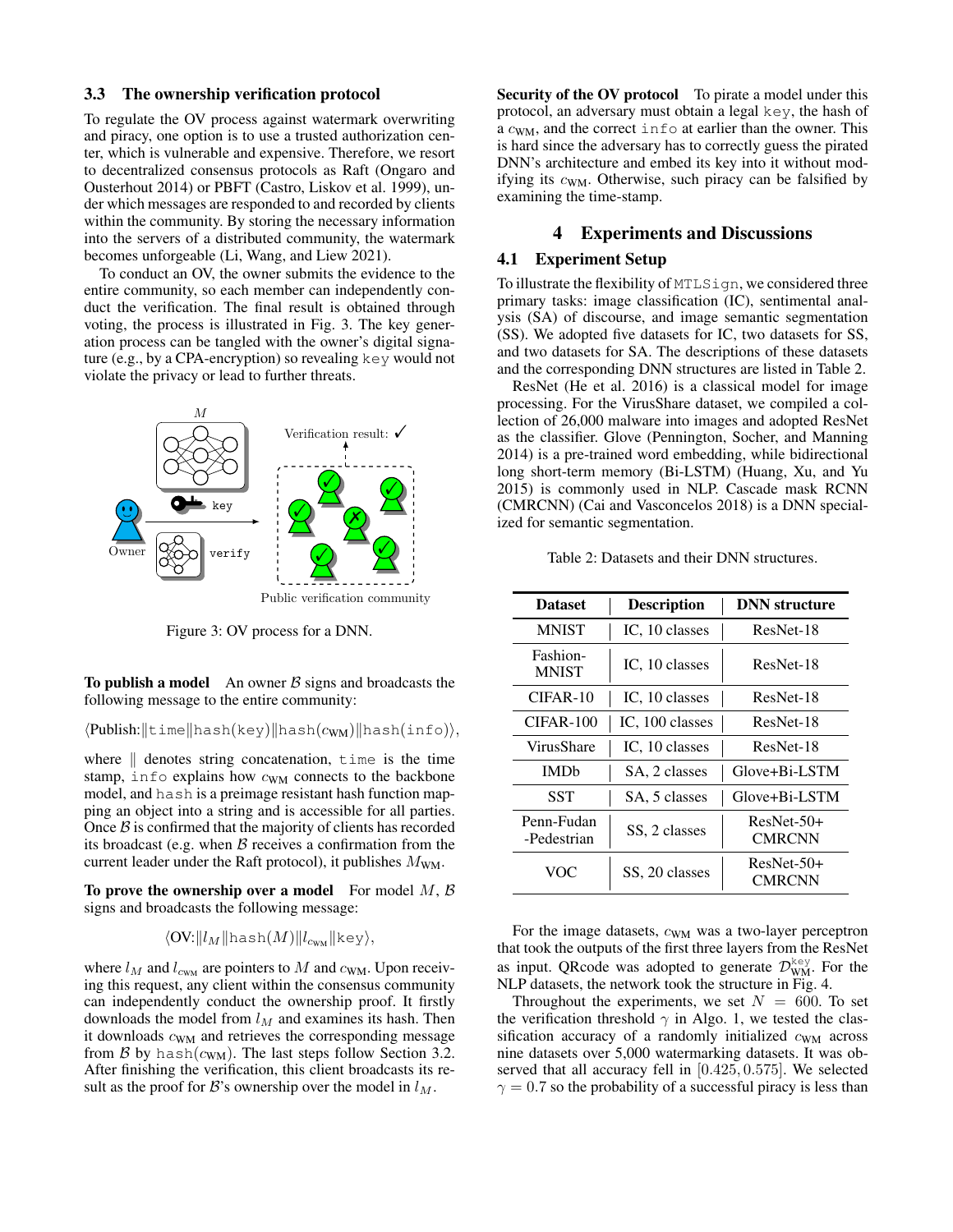

Figure 4: The network architecture for sentimental analysis.

 $2.69 \times 10^{-8}$  with  $\lambda = 0.34$  in the Chernoff bound according to Appendix A.  $\mathcal{D}_{\text{primary}'}$  took 10% samples randomly from the training dataset. For the tuning attacks, we considered FP and NP. As for adaptive attacks, we adopted the overwriting attack and the spoil attack (Li, Wang, and Liew 2021).

#### 4.2 Ablation Study

To examine the efficacy of  $R_{func}$  and  $R_{DA}$ , we compared the performance of the watermarked DNN  $M_{\text{WM}}$  under different configurations. Three metrics are of interest: (i) The performance of  $M_{WM}$  on  $\mathcal{T}_{primary}$ . (ii) The decline of the performance of  $M_{WM}$  on  $\mathcal{T}_{primary}$  when NP made  $f_{WM}$ 's accuracy on  $\mathcal{T}_{WM}$  lower than  $\gamma$ . (iii) The performance of  $f_{WM}$ on  $\mathcal{T}_{WM}$  after FP. The models were trained by minimizing the MTL loss defined by (10), where we adopted fine-tuning and NP and chose the optimal  $\lambda_1$  and  $\lambda_2$  by grid search in  $[0.02, 0.04, \cdots, 0.2]$ . The results are collected in Fig. 5. We observe that  $R_{func}$  preserves the model's performance on the primary task. On the other hand,  $R_{DA}$  makes the watermarking branch robust against FP, whose accuracy on  $\mathcal{T}_{WM}$  is significantly higher than the models without  $R_{DA}$ . Meanwhile, the performance on the primary task has to decrease much larger during NP to invalidate the watermarked model with  $R<sub>DA</sub>$ , so the adversary has to sacrifice more in order to invalidate the original ownership. Therefore, we suggest that both regularizers be incorporated in watermarking the model.

#### 4.3 Comparative Studies and Discussion

For comparison, several SOTA watermarking schemes (Zhu et al. 2020; Li et al. 2019a; Darvish, Chen, and Koushanfar 2019; Fan et al. 2021) that are secure against the ambiguity attack and tuning were considered. Yet they cannot be readily generalized to semantic segmentation and NLP tasks. We generated 600 backdoor/passport/feature map triggers and assigned them with proper labels for each candidate scheme.

To compare the levels of covertness, we measured the average deviation of parameters after watermarking. For the functionality-preserving property and the robustness against tuning, we recorded the performance of the watermarked models on the primary task, the verification accuracy of watermarks after FP, and the relative decline of the performance on the primary task when NP invalidated the watermarks.

Finally, we conducted the spoil attack, an improved watermark removal attack (Li, Wang, and Liew 2021), to the

watermarked model. The spoil attack can always eliminate the watermark, so as in NP, the statistics of interest is the relative decrease of the performance on  $\mathcal{T}_{\text{primary}}$ , which reflects the adversary's expense. We measured these values for all compared schemes in five classification datasets, the results are summarized in Fig. 6, detailed implementations of the spoil attacks are provided in Appendix B.

Our method resulted in only a slight difference in parameters compared with other candidates, in particular the whitebox competitors. It is harder for an adversary to distinguish a model watermarked by MTLSign from a clean one. Regarding robustness and functionality-preserving, our method uniformly outperformed other competitors, this is due to: (1) MTLSign does not incorporate backdoors into the model, so adversarial modifications such as FP, which are designed to eliminate backdoor, can hardly reduce our watermark. (2) MTLSign relies on an extra module,  $c_{WM}$ , as a verifier. As an adversary cannot tamper with this module, universal tunings such as NP have less impact. MTLSign can also adapt to new tuning operators by incorporating them into  $R_{DA}$ . Moreover, MTLSign asserts weak conditions on both the task (e.g. NLP) and the DNN architecture and is more flexible. At last, we consider the overwriting attack, where the

Table 3: Decrease of the accuracy of the watermarking branch against watermark overwriting (in %).

| <b>Dataset</b>         | Number of overwriting epochs |     |     |     |  |  |
|------------------------|------------------------------|-----|-----|-----|--|--|
|                        | 50                           | 150 | 250 | 350 |  |  |
| <b>MNIST</b>           | 1.0                          | 1.5 | 1.5 | 2.0 |  |  |
| <b>F-MNIST</b>         | 2.0                          | 2.5 | 2.5 | 2.5 |  |  |
| CIFAR-10               | 4.5                          | 4.5 | 4.5 | 4.5 |  |  |
| $CIFAR-100$            | 0.0                          | 0.5 | 0.9 | 0.9 |  |  |
| VirusShare             | 0.0                          | 0.5 | 0.5 | 0.5 |  |  |
| <b>IMD<sub>b</sub></b> | 3.0                          | 3.0 | 3.0 | 3.0 |  |  |
| SST                    | 2.5                          | 3.0 | 3.0 | 2.5 |  |  |
| PF-Pedestrian          | 0.5                          | 1.0 | 1.0 | 1.0 |  |  |
| VOC                    | 1.3                          | 2.0 | 2.1 | 2.1 |  |  |

adversary embeds its watermark into the pirated DNN. Although the adversary's ownership declaration can be falsified by the OV protocol, it is necessary that such overwriting does not invalidate the owner's watermark. The decrease of the accuracy of the watermarking branch with the overwriting epochs was recorded in Table 3. Since the decrease is uniformly bounded by 5%, overwriting does not form a threat to MTLSign.

#### 5 Conclusion

This paper presents MTLSign, an MTL-based DNN watermarking scheme. We examine the basic security requirements for the DNN watermark, especially the unambiguity, and propose to embed the watermark as an additional task.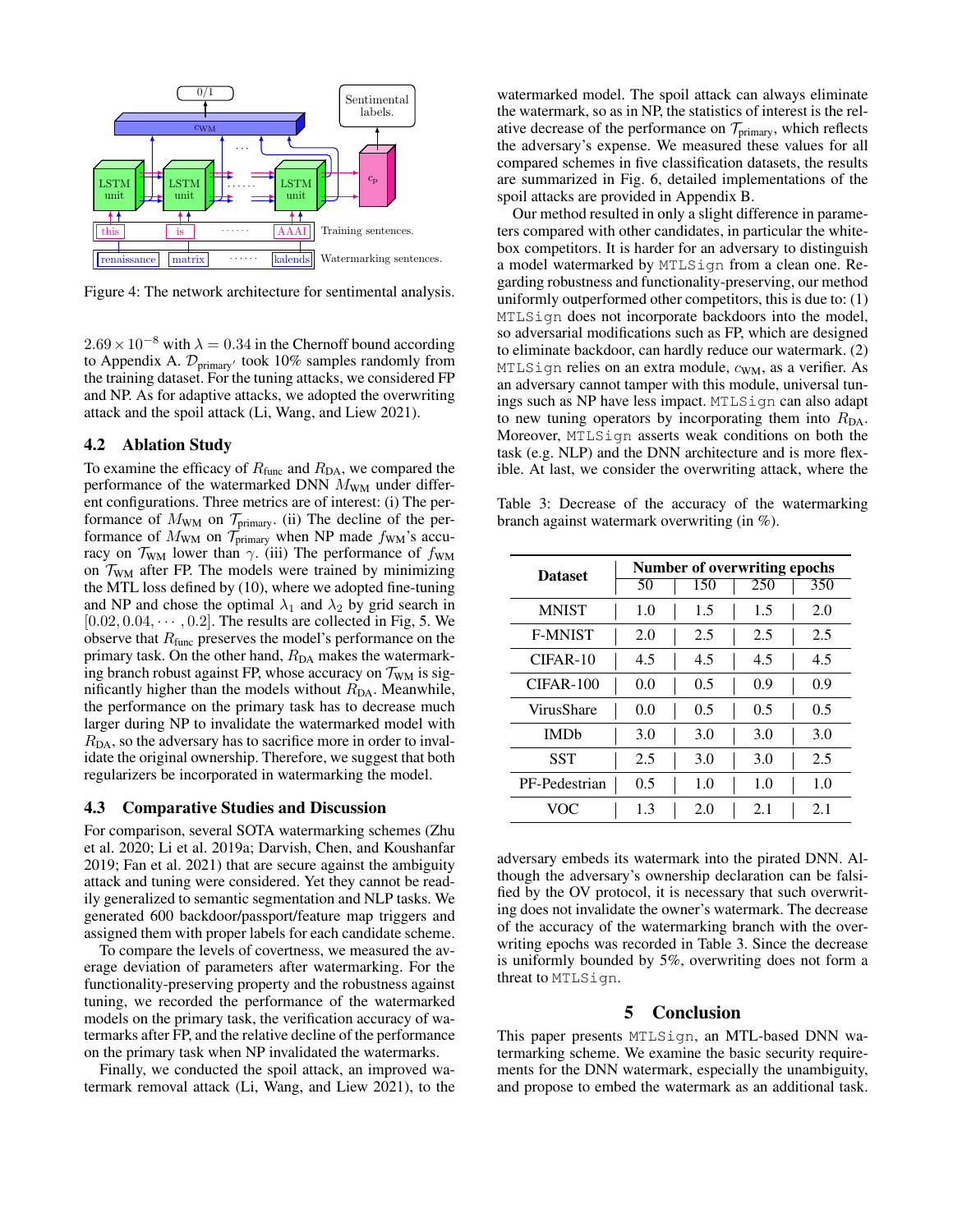

Figure 5: Ablation study on the efficacy of  $R_{func}$  and  $R_{DA}$  regarding the three metrics. For the watermarked model's performance on SS, the benchmark is mAP, otherwise is the classification accuracy.

The proposed scheme explicitly meets security requirements by corresponding regularizers. With a decentralized consensus protocol, MTLSign is secure against adaptive attacks. It is true that like any other white-box DNN watermarking scheme, MTLSign remains vulnerable to functionality equivalence attacks such as the neuron permutation. This is one of the aspects that require further effort to increase the applicability of DNN watermarks.

#### References

Adi, Y.; Baum, C.; Cisse, M.; Pinkas, B.; and Keshet, J. 2018. Turning your weakness into a strength: Watermarking deep neural networks by backdooring. In *27th* {*USENIX*} *Security Symposium (*{*USENIX*} *Security 18)*, 1615–1631.

Cai, Z.; and Vasconcelos, N. 2018. Cascade r-cnn: Delving into high quality object detection. In *Proceedings of the IEEE conference on computer vision and pattern recognition*, 6154–6162.

Castro, M.; Liskov, B.; et al. 1999. Practical byzantine fault tolerance. In *OSDI*, volume 99, 173–186.

Darvish, R. B.; Chen, H.; and Koushanfar, F. 2019. Deep-Signs: an end-to-end watermarking framework for ownership protection of deep neural networks. In *Proceedings of the Twenty-Fourth International Conference on Architectural Support for Programming Languages and Operating Systems*, 485–497.

Fan, L.; Ng, K. W.; Chan, C. S.; and Yang, Q. 2021. DeepIP: Deep Neural Network Intellectual Property Protection with Passports. *IEEE Transactions on Pattern Analysis and Machine Intelligence*.

Ganju, K.; Wang, Q.; Yang, W.; Gunter, C. A.; and Borisov, N. 2018. Property inference attacks on fully connected neural networks using permutation invariant representations. In *Proceedings of the 2018 ACM SIGSAC Conference on Computer and Communications Security*, 619–633.

Guan, X.; Feng, H.; Zhang, W.; Zhou, H.; Zhang, J.; and Yu, N. 2020. Reversible Watermarking in Deep Convolutional Neural Networks for Integrity Authentication. In *Proceedings of the 28th ACM International Conference on Multimedia*, 2273–2280.

He, K.; Zhang, X.; Ren, S.; and Sun, J. 2016. Deep residual learning for image recognition. In *Proceedings of the IEEE conference on computer vision and pattern recognition*, 770–778.

Huang, Z.; Xu, W.; and Yu, K. 2015. Bidirectional LSTM-CRF models for sequence tagging. *arXiv preprint arXiv:1508.01991*.

Le Merrer, E.; Perez, P.; and Trédan, G. 2020. Adversarial frontier stitching for remote neural network watermarking. *Neural Computing and Applications*, 32(13): 9233–9244.

Li, F.; Wang, S.; and Liew, A. W.-C. 2021. Regulating Ownership Verification for Deep Neural Networks: Scenarios, Protocols, and Prospects. *IJCAI Workshop*.

Li, F.-Q.; and Wang, S.-L. 2021. Persistent Watermark For Image Classification Neural Networks By Penetrating The Autoencoder. In *2021 IEEE International Conference on Image Processing (ICIP)*, 3063–3067.

Li, H.; Willson, E.; Zheng, H.; and Zhao, B. Y. 2019a. Persistent and unforgeable watermarks for deep neural networks. *arXiv preprint arXiv:1910.01226*.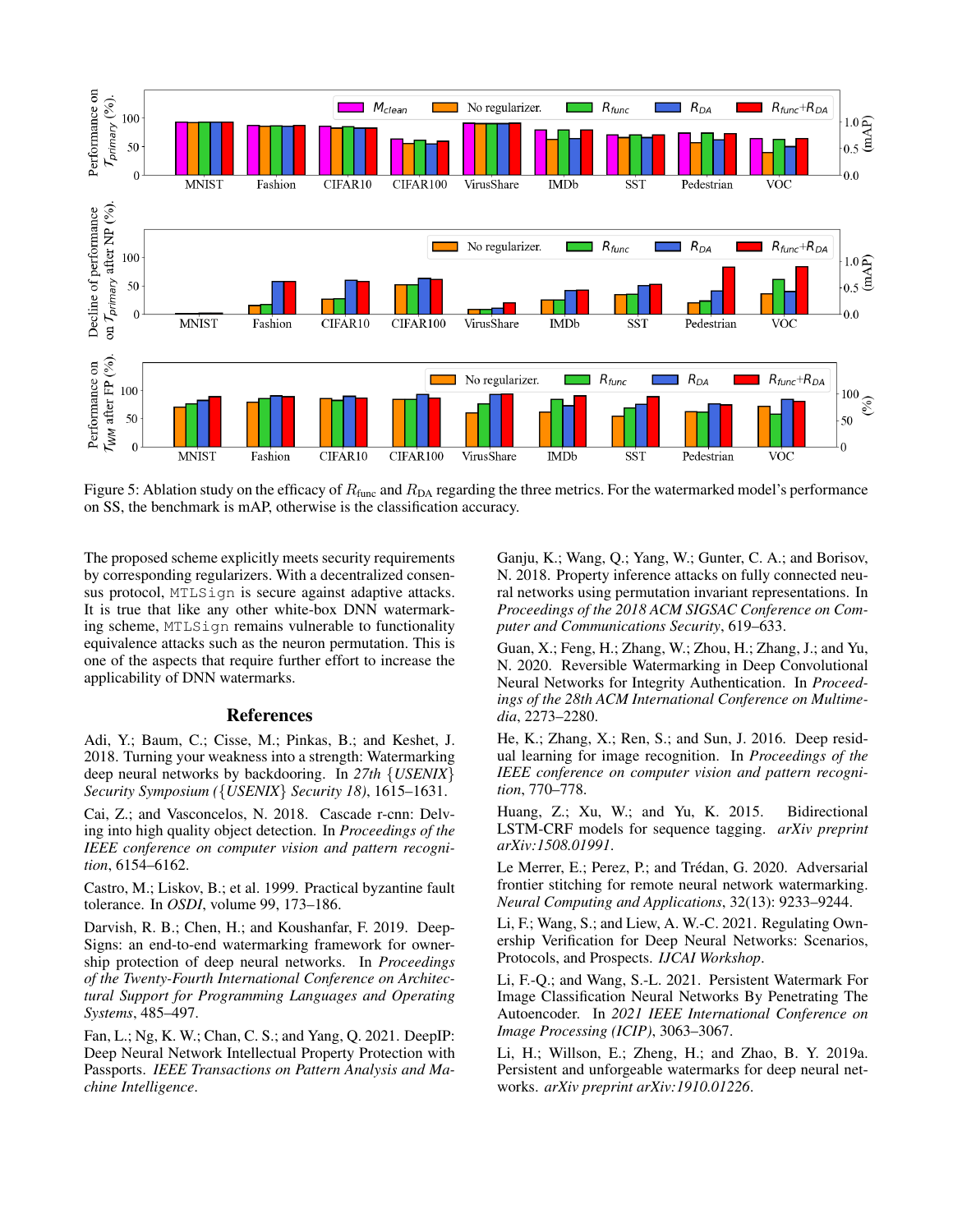

Figure 6: Comparison between MTLSign and other SOTA schemes. The covertness measures the average deviation of parameters after watermark embedding, scaling in  $[0, 10^{-2}]$ . The functionality-preserving measures the performance of the watermarked DNN, scaling in [0%, 100%]. The robustness against FP measures the accuracy of the watermarking branch after FP, scaling in  $[0\%, 100\%]$ . The robustness against NP/spoil measures the decrease of the accuracy of the primary branch when NP/the spoil attack invalidates the watermark, scaling in [−50%, 0%]/[−10%, 0%].

Li, Y.; Koren, N.; Lyu, L.; Lyu, X.; Li, B.; and Ma, X. 2021. Neural Attention Distillation: Erasing Backdoor Triggers from Deep Neural Networks. *arXiv preprint arXiv:2101.05930*.

Li, Z.; Hu, C.; Zhang, Y.; and Guo, S. 2019b. How to prove your model belongs to you: a blind-watermark based framework to protect intellectual property of DNN. In *Proceedings of the 35th Annual Computer Security Applications Conference*, 126–137.

Liu, H.; Weng, Z.; and Zhu, Y. 2021. Watermarking Deep Neural Networks with Greedy Residuals. In *International Conference on Machine Learning*, 6978–6988. PMLR.

Liu, K.; Dolan-Gavitt, B.; and Garg, S. 2018. Fine-pruning: Defending against backdooring attacks on deep neural networks. In *International Symposium on Research in Attacks, Intrusions, and Defenses*, 273–294. Springer.

Liu, X.; Li, F.; Wen, B.; and Li, Q. 2020. Removing Backdoor-Based Watermarks in Neural Networks with Limited Data. *arXiv preprint arXiv:2008.00407*.

Namba, R.; and Sakuma, J. 2019. Robust watermarking of neural network with exponential weighting. In *Proceedings of the 2019 ACM Asia Conference on Computer and Communications Security*, 228–240.

Ong, D. S.; Chan, C. S.; Ng, K. W.; Fan, L.; and Yang, Q. 2021. Protecting Intellectual Property of Generative Adversarial Networks From Ambiguity Attacks. In *Proceedings of the IEEE/CVF Conference on Computer Vision and Pattern Recognition*, 3630–3639.

Ongaro, D.; and Ousterhout, J. 2014. In search of an understandable consensus algorithm. In *2014* {*USENIX*} *Annual Technical Conference (*{*USENIX*}{*ATC*} *14)*, 305–319.

Pennington, J.; Socher, R.; and Manning, C. D. 2014. Glove: Global vectors for word representation. In *Proceedings of the 2014 conference on empirical methods in natural language processing (EMNLP)*, 1532–1543.

Sener, O.; and Koltun, V. 2018. Multi-task learning as multiobjective optimization. In *Advances in Neural Information Processing Systems*, 527–538.

Shorten, C.; and Khoshgoftaar, T. M. 2019. A survey on image data augmentation for deep learning. *Journal of Big Data*, 6(1): 60–107.

Uchida, Y.; Nagai, Y.; Sakazawa, S.; and Satoh, S. 2017. Embedding watermarks into deep neural networks. In *Proceedings of the 2017 ACM on International Conference on Multimedia Retrieval*, 269–277.

Zhang, J.; Gu, Z.; Jang, J.; Wu, H.; Stoecklin, M. P.; Huang,